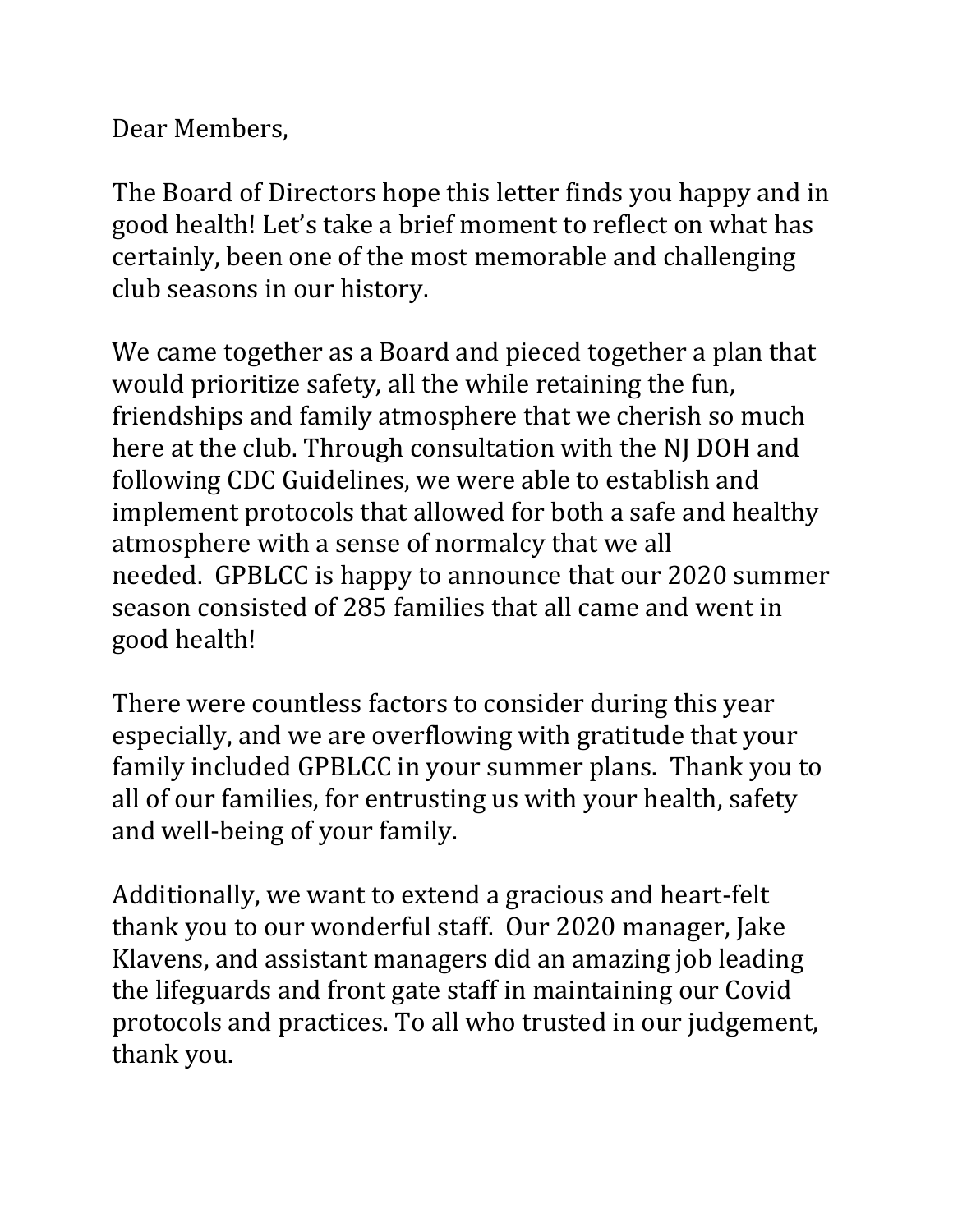As our unforgettable summer comes to a close, we are keeping our fingers crossed that Covid-19 will be a one-summer concern. However, we remain confident in our established protocols and the performance of our staff members that if we find ourselves in a similar situation come 2021, rest assured we will be prepared to open our doors yet again!

# **BOARD OF DIRECTORS 2020/2021**

Thank you to everyone\* that came and voted for the Board of Director elections on Sunday, September 7th. We would like to congratulate our new Board Members, Bill Canale and Katherine Kolodzey. Listed below is the entire board for our 2020/2021 season:

Greg Fondacaro - President ( president@bellslake.com) Brian Scavetta - Vice President ( vicepresident@bellslake.com) Pat Murphy - Treasurer (treasurer@bellslake.com) Daryl D'Angelo - ( secretary@bellslake.com) Bill Canale Jim Deamer - Maintenance ( maintenance@bellslake.com) Jimmy Demore Kim Gadzinski - Party Coordinator ( parties@bellslake.com) Jackie Hill - Membership (membership@bellslake.com) Catherine Kolodzey Paul Kudless - Grounds ( grounds@bellslake.com) Danielle Moore - Entertainment ( entertainment@bellslake.com)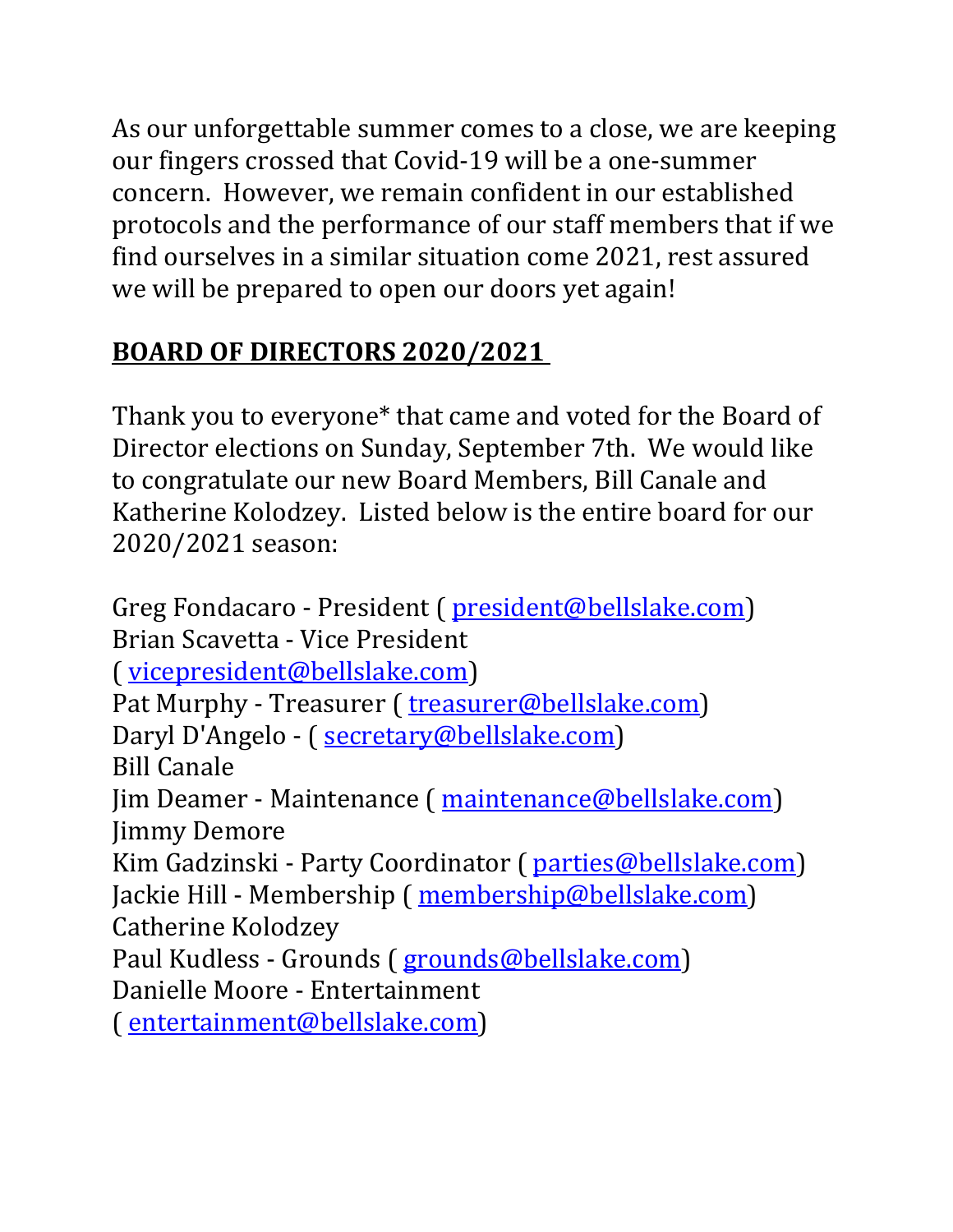Megan Morgan - Fundraising ( fundraising@bellslake.com) Adam Seczech - Lake and Dam (*lakeanddam@bellslake.com*) Jessica Slates - Swimteam ( swimteam@bellslake.com)

Just a reminder, you do not have to be on the board to volunteer for a committee. Please email secretary@bellslake.com if you are interested in learning more.

 \*\*\*According to our by-laws, ARTICLE VIII – MEMBERSHIP, Section 2 "An active member shall be an individual or a family group who has paid his/her Membership Fee, and has paid his/her dues for the current year, and any other financial obligations to the Club that are current. Each active member shall be entitled to one vote in meetings of the membership. Votes must be cast in person. No member may vote by proxy." This means members for the month of August only are not eligible to vote, regardless of previous yearly membership.

### **BOATERS**

In an effort to prevent unauthorized use of our lake for the purposes of boating or fishing, this season we changed the lock on the boat ramp and issued new seasonal stickers to be placed on any boats that belong to members who have paid the seasonal fee. We believe the unauthorized traffic has slowed down on the lake, and our paying boaters are seeing a difference. However, in the past few years, our boat ramp has fallen into disrepair. It is crowded, which makes the grounds difficult to maintain. There are a large number of boats,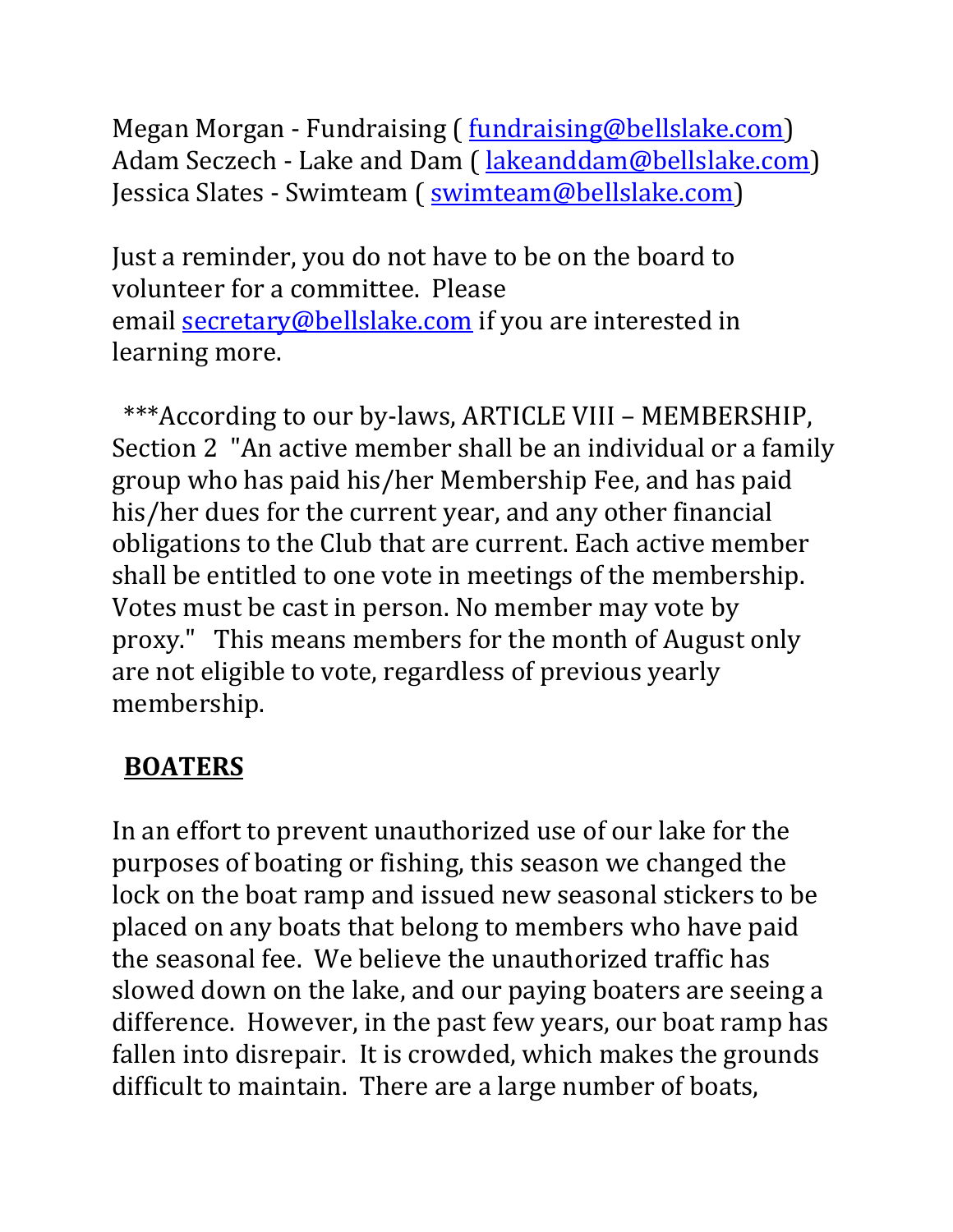canoes, kayaks, and such that are currently in the boat ramp that do NOT have a current seasonal boat sticker attached to it. This can only mean one of two things, either the boat has been abandoned, or it has been stored there without someone paying the proper seasonal fee. One of our off-season projects this year will be to clean out the boat ramp by removing and disposing of water craft that we believe to be abandoned or stored without authorization. If you believe you, or someone you know, may own one of these boats, please contact lakeanddam@bellslake.com by October 10th, 2020. We will begin to dispose of abandoned and/or unauthorized boats on October  $17<sup>th</sup>$ . We hope that at the start of next season we will have a boat ramp that is more functional and useable to our current paying members, and will be maintained to look as beautiful as the rest of our club. Thank you.

### **DO YOU OWN A BUSINESS?**

Recently, Greenwood Park Bells Lake Community Club (GPBLCC), established a non-profit corporation Bells Lake Community Swim Club (BLCSC) for the sole purpose of being dedicated to serving our community, preserving the environment, and maintaining the history of our familyoriented swim club. The corporation is organized exclusively for the charitable, literary, scientific, and educational purposes provided for under Section 501 (c) (3).

This means that BLCSC will be able to accept large donations from corporations. These donations will be used to beautify, preserve, and expand our swim club. If you know any